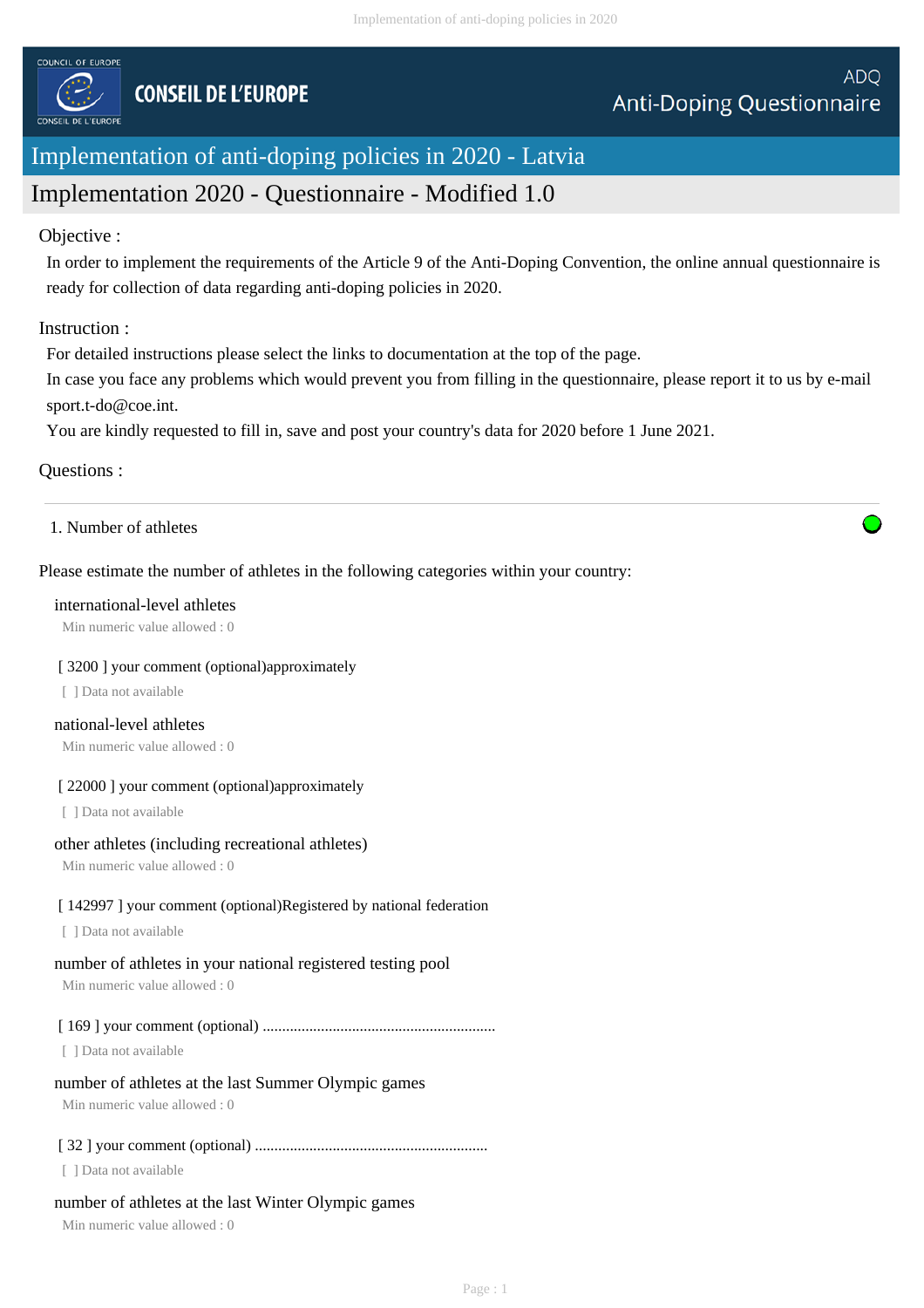# [ 35 ] your comment (optional) ............................................................ [ ] Data not available number of athletes at the last Summer Paralympic games Min numeric value allowed : 0 [ 11 ] your comment (optional) ............................................................ [ ] Data not available number of athletes at the last Winter Paralympic games Min numeric value allowed : 0 [0] your comment (optional)did not participate [ ] Data not available What is the definition of "doping in sport" used in your country? [ ] Council of Europe Anti-Doping Convention. Your comment (optional) ............................................................ [ ] UNESCO International Convention against doping in sport. Your comment (optional) ............................................................ [ X ] World Anti-Doping Code. Your comment (optional) ............................................................ 2. Doping definition

[ ] Other, please specify (e.g. national law) : ............................................................

## 3. Doping list

Which list of banned pharmacological classes of doping agents and doping methods (i.e. Prohibited List) is implemented in your country?

[ ] Prohibited List, as adopted by the Executive Committee of WADA. Your comment (optional)

............................................................

 [ ] List of banned pharmacological classes of doping agents and doping methods, as adopted by the Monitoring Group (T-DO). Your comment (optional) ............................................................

 [ X ] Prohibited List, as adopted by the Conference of Parties of the International Convention against Doping in Sport (UNESCO). Your comment (optional) Latvia has adopted International Convention against Doping in sport. Convention`s Annex 1- Prohibited list legal force is governed by the Law on Official Publications and Legal Information, by amending the first annex of Law On the International Convention Against Doping in Sport.

[ ] Other, please specify : ............................................................

4. Additional doping lists

For the purposes of restricting availability of doping substances, are there other lists than those defined in the question 3?

 ( X ) Yes, please specify: On the Procedures for the Coming into Force and Application of The Criminal Law Annex 2 - Criteria for the Classification Amounts of Existing Illegally Traded Narcotic and Psychotropic Substances and Medicinal Products, as well as Substances, which May be Utilised for Illegal Manufacture of Narcotic and Psychotropic Substances (Precursors)

( ) No. Your comment (optional) ............................................................

<sup>5.</sup> Anti-doping laws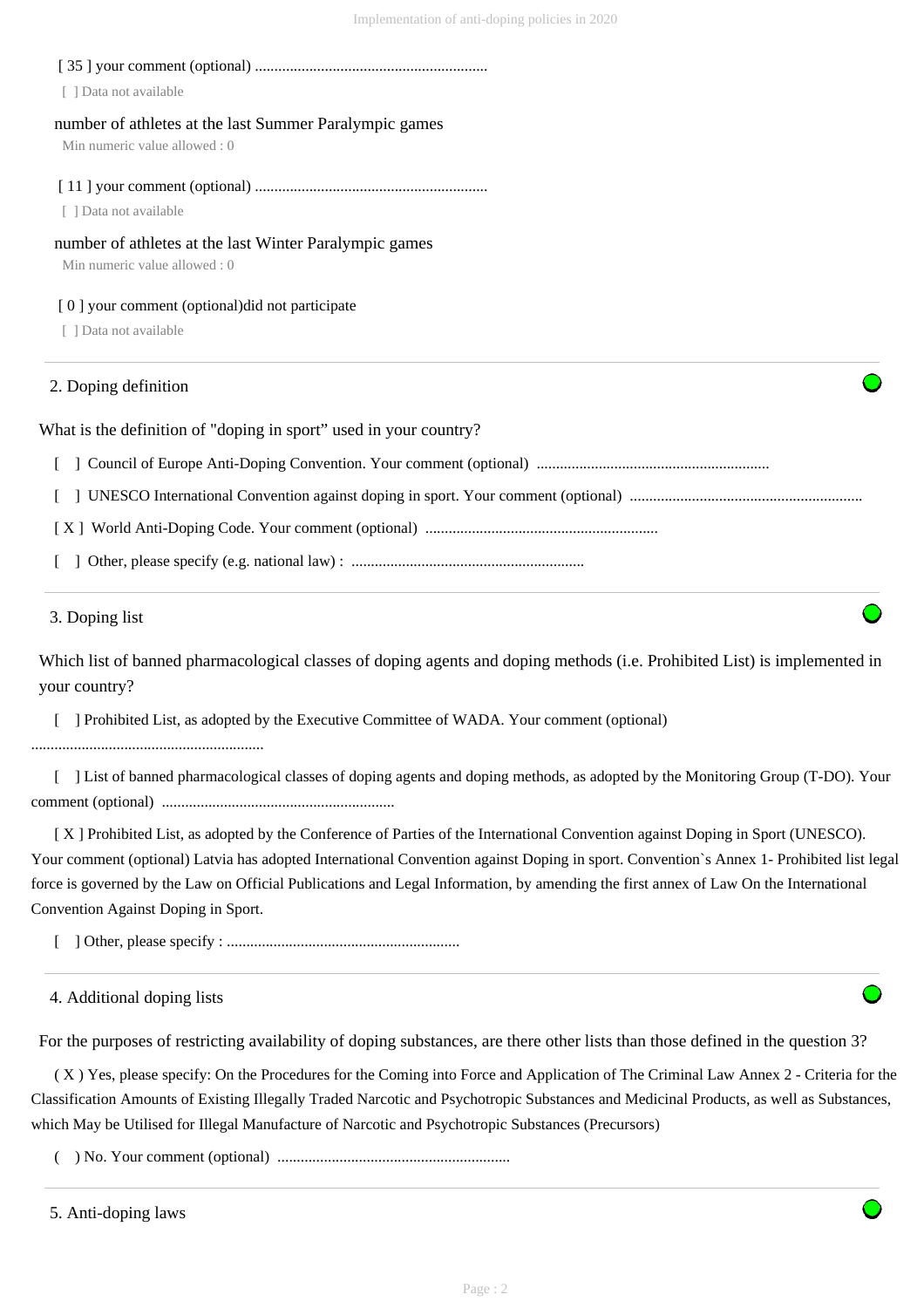Are there any anti-doping laws in your country?

[ ] Anti-doping law (other than ratification of the Convention). Your comment (optional) ............................................................

 [ X ] Other public law rules, please specify: Cabinet of Ministers regulation "National Antidoping rules" were adopted on 24 September 2019, as well as Cabinet of Ministers regulations "On the acceptance of WADA World Antidoping Code 2021", also Latvia has ratified UNESCO international convention against doping in sport and Council of Europe Anti-Doping Convention. Sports Law regulates LAT-NADO, disciplinary anti-doping comission, appeal comission and therapeutic exemption comission rights.

[ ] No. Your comment (optional) ............................................................

6. National Anti-Doping Organisation (NADO)

What is the legal status of your national anti-doping organisation? Please upload the statutes, if possible

 ( X ) Public authority. Your comment (optional)The Latvian Anti-doping Bureau is an institution of direct administration under the supervision of the Minister for Health. The Minister for Health shall implement the supervision of the Bureau through the intermediation of the Ministry of Health

( ) Non-governmental organisation. Your comment (optional) ............................................................

( ) Private company. Your comment (optional) ............................................................

( ) National Olympic Committee acting as a NADO. Your comment (optional) ............................................................

( ) Other, please specify : ............................................................

## Attachments

By-law of the Latvian Anti-doping bureau : http://https://likumi.lv/ta/en/en/id/299972-by-law-of-the-latvian-anti-doping-bureau

## 7. NADO activities

Which of the activities below are conducted by your national anti-doping organisation? Please upload the organisational chart, if possible

|                                                                | Yes. Your comment<br>(optional)                                                           | No, please specify which<br>organisation is in charge                                                                                                                |
|----------------------------------------------------------------|-------------------------------------------------------------------------------------------|----------------------------------------------------------------------------------------------------------------------------------------------------------------------|
| Co-ordination of action by public authorities                  | (X) We coordinate<br>possible cases of steroid selling<br>to health inspection of Latvia. | $($ )                                                                                                                                                                |
| $\mathbf{C}$<br>Co-ordination of the fight against trafficking |                                                                                           | $(X)$ We provide<br>information about possible<br>cases of illegal trafficking of<br>medicinal products-prohibited<br>substances to Health<br>inspectorate of Latvia |
| Testing (doping control)                                       | (X) We coordinate testing<br>with part of the international<br>federations                |                                                                                                                                                                      |
| Results management                                             | (X) We share athlete<br>passports with international<br>federations                       |                                                                                                                                                                      |
| Disciplinary procedures                                        | (X)                                                                                       |                                                                                                                                                                      |
| Education and/or information                                   | (X)                                                                                       |                                                                                                                                                                      |
| Research                                                       | (X)                                                                                       |                                                                                                                                                                      |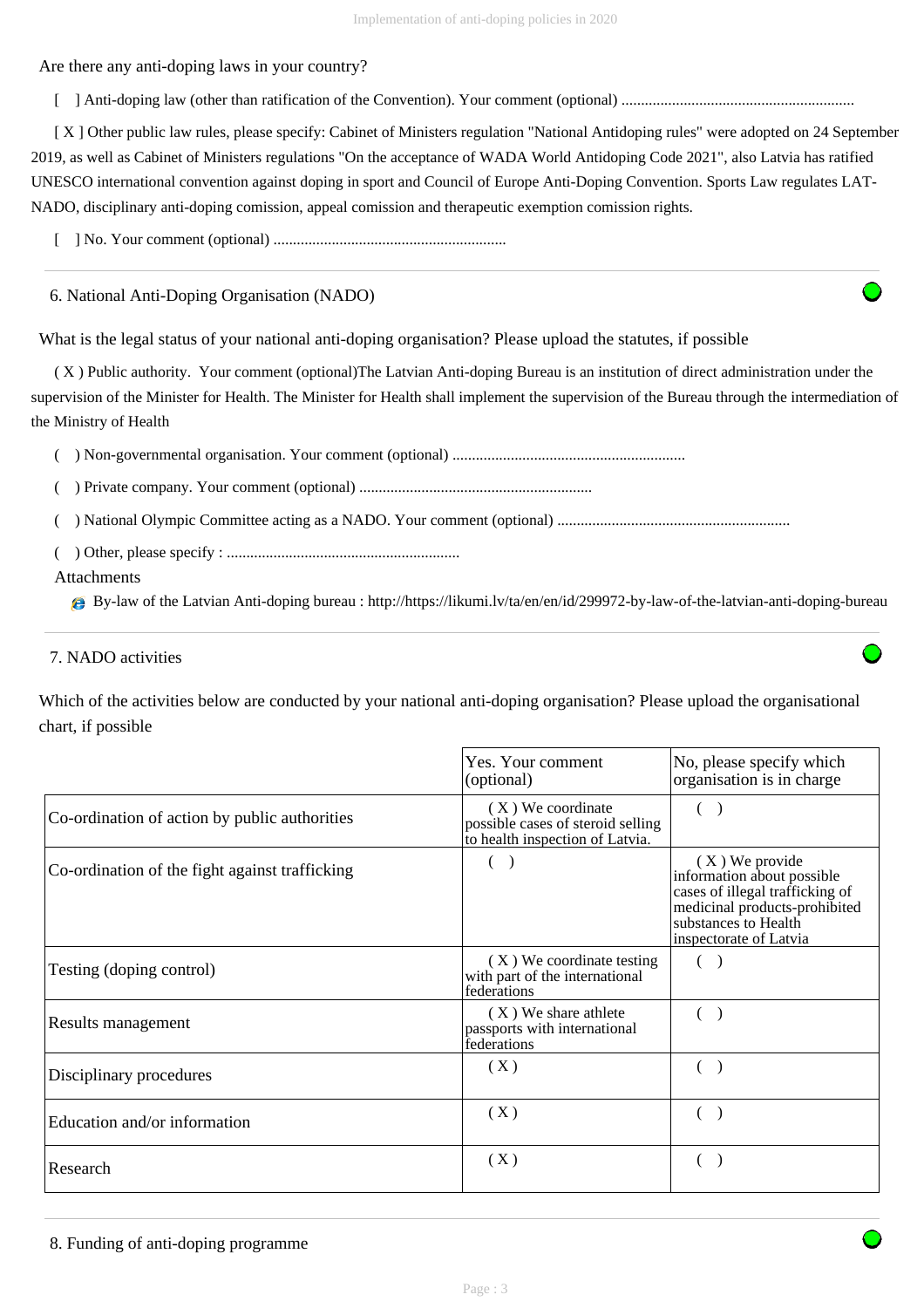#### What was the annual budget of the NADO for the 2020 calendar year?

Min numeric value allowed : 0

#### [ 621055 ] amountEURCurrency

[ ] Data not available

#### 9. Funding sources

How is the NADO funded? Please select all that apply and indicate an estimate in percentages:

## [ X ] Government98%

[ ] National Lottery programme ............................................................ %

- [ ] National Olympic Committee (NOC) ............................................................ %
- [ ] Other sports organisation(s) ............................................................ %
- [X ] Fee for service2%
- [ ] Private ............................................................ %
- [ ] Other ............................................................ %

10. Distribution of funding

What percentage of NADO's annual budget is put towards the following core programs?

[ 23 ] Testing (including equipment, transportation, sample collection personnel fees)

- [ 10 ] Sample analysis
- [0.3] Investigations
- [ 2 ] Education
- [0.1] Research
- [ 0.8 ] Results Management/Legal
- [ 0.1 ] Therapeutic Use Exemptions (TUEs)

[ 62.7 ] Other (e.g. remuneration, administration) Includes salaries for employees except doping control officers, equity and maintenance expenses.

[ ] Data not available

11. Other funding for the anti-doping programme

Are other institutions funding any parts of the national anti-doping programme (e.g. laboratories, research, WADA contribution, Unesco Voluntary Fund)

( ) Yes, please describe ............................................................

( X ) No

12. Sport budget

What amount has been allocated to sport from the State budget through the national ministry responsible for sport for the year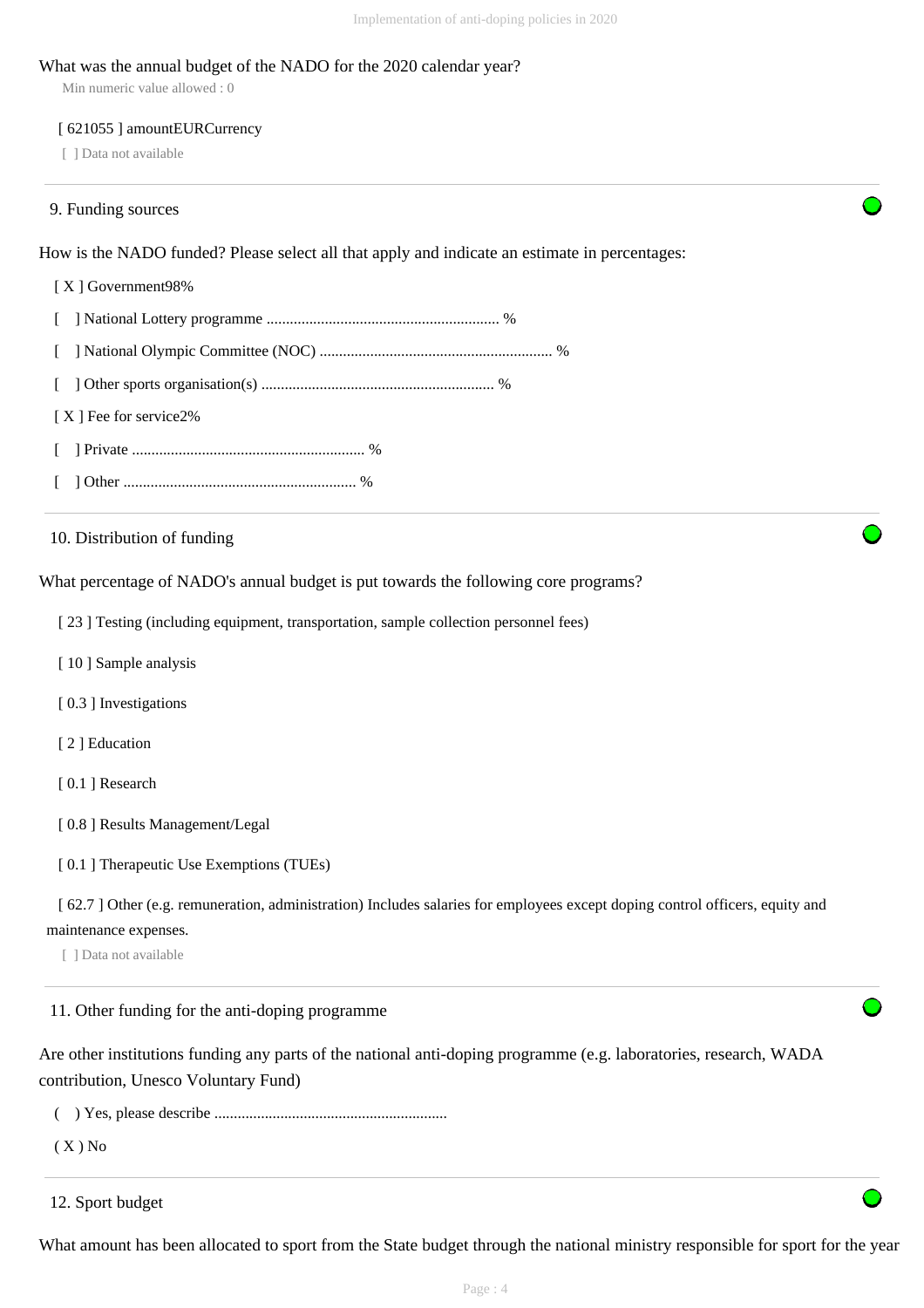## 2020?

## [ 38832498 ] amountEURcurrency / other information

[ ] Data not available

|                   | 13. Limiting public funding to organisations                                                                                                                              |
|-------------------|---------------------------------------------------------------------------------------------------------------------------------------------------------------------------|
|                   | Is public funding withheld from organisations that do not comply with anti-doping regulations and related legal instruments?                                              |
|                   | (X) Yes, all funding is withheld; your comment (optional) Sports law Section 13 Paragraph 7                                                                               |
|                   |                                                                                                                                                                           |
|                   |                                                                                                                                                                           |
|                   |                                                                                                                                                                           |
|                   | 14. Limitation of public funding of persons                                                                                                                               |
|                   | Is sport-related financial assistance provided by public authorities withheld from banned athletes or athlete support personnel<br>during the period of their suspension? |
|                   |                                                                                                                                                                           |
|                   |                                                                                                                                                                           |
|                   |                                                                                                                                                                           |
|                   | ) Not applicable (no sport-related financial assistance is provided by public authorities to athletes or support personnel); your                                         |
|                   |                                                                                                                                                                           |
|                   | 15. Testing programme                                                                                                                                                     |
|                   | Does your country have a national testing programme?                                                                                                                      |
| $(X)$ Yes         |                                                                                                                                                                           |
|                   |                                                                                                                                                                           |
|                   | 16. Elements of the testing programme                                                                                                                                     |
|                   | What elements of the testing program are implemented by the NADO?                                                                                                         |
|                   | [X] Risk assessment and test distribution planning (TDP)                                                                                                                  |
|                   | [X] Registered testing pool                                                                                                                                               |
|                   | [X] Random selection of athletes                                                                                                                                          |
|                   | [X] Targeted selection of athletes                                                                                                                                        |
|                   | [X] In-competition testing                                                                                                                                                |
|                   | [X] Out-of-competition testing                                                                                                                                            |
|                   | [X] No-advance notice testing                                                                                                                                             |
| [X] Blood testing |                                                                                                                                                                           |

[ X ] Athlete biological passport (ABP) modules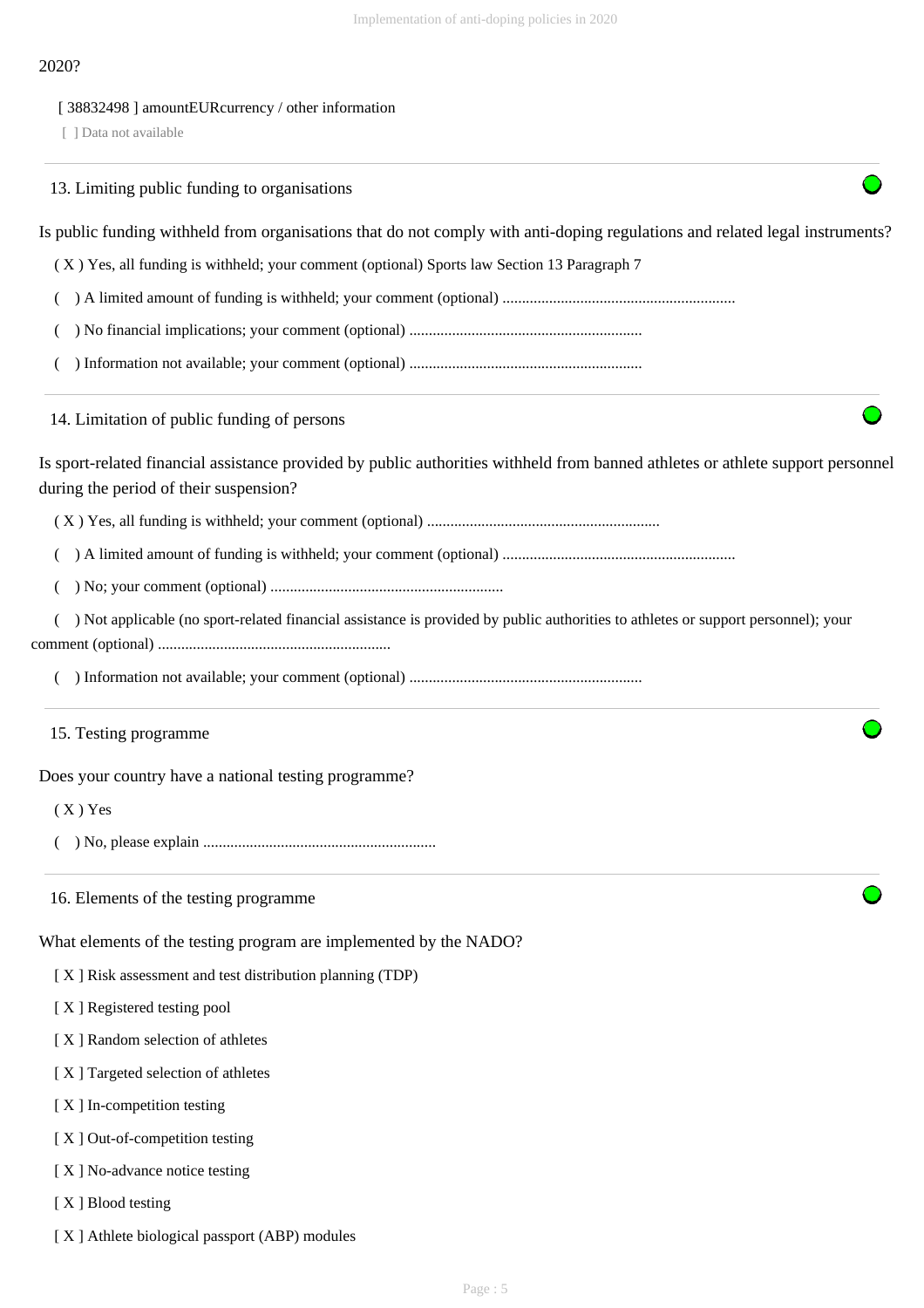- [ ] Other elements, please specify ............................................................
- [ ] If some elements are implemented by another body, please specify which body ............................................................

17. Quality certificate

Is your NADO or part of its procedures certified according to a quality standard (such as ISO or any other quality assurance system)?

( X ) Yes, please specify which standard, its scope and validityISO 9001:2015 from 21 June 2019 until 20 June 2022.

- ( ) In progress, please specify ............................................................
- ( ) No. Your comment (optional) ............................................................

18. NADO staff, committee members and other anti-doping specialists

Please outline below how many NADO staff, committees' members and other anti-doping specialists are involved in the coordination and management of your anti-doping programs (except sample collection personnel)

Min numeric value allowed : 0

[ 7 ] staff full time

[1] staff part time

[ 35 ] committees' members (including, but not limited to, members of the disciplinary panels, NADO Board, TUE, education, whereabouts, scientific, athletes, appeals, ethics and/or other committees)

[ 0 ] other specialists, please describe ............................................................

[ ] Data not available

19. Sample collection personnel

Do you have sample collection personnel (SCP) ?

( X ) Yes, within the NADO

( ) Yes, through a service provider (Delegated third party) ............................................................

( ) No, please explain ............................................................

## 20. Number of DCOs and BCOs

How many doping control officers (DCOs), blood control officers (BCOs) and chaperones are in your sample collection

# personnel programme?

Min numeric value allowed : 0

#### [4] DCOs; your comment (optional) Of these four, two are also BCOs4

[ 2 ] BCOs; your comment (optional) ............................................................

### [3] Chaperones; your comment (optional)additional chaperones are invited depending on necessity

[ ] Data not available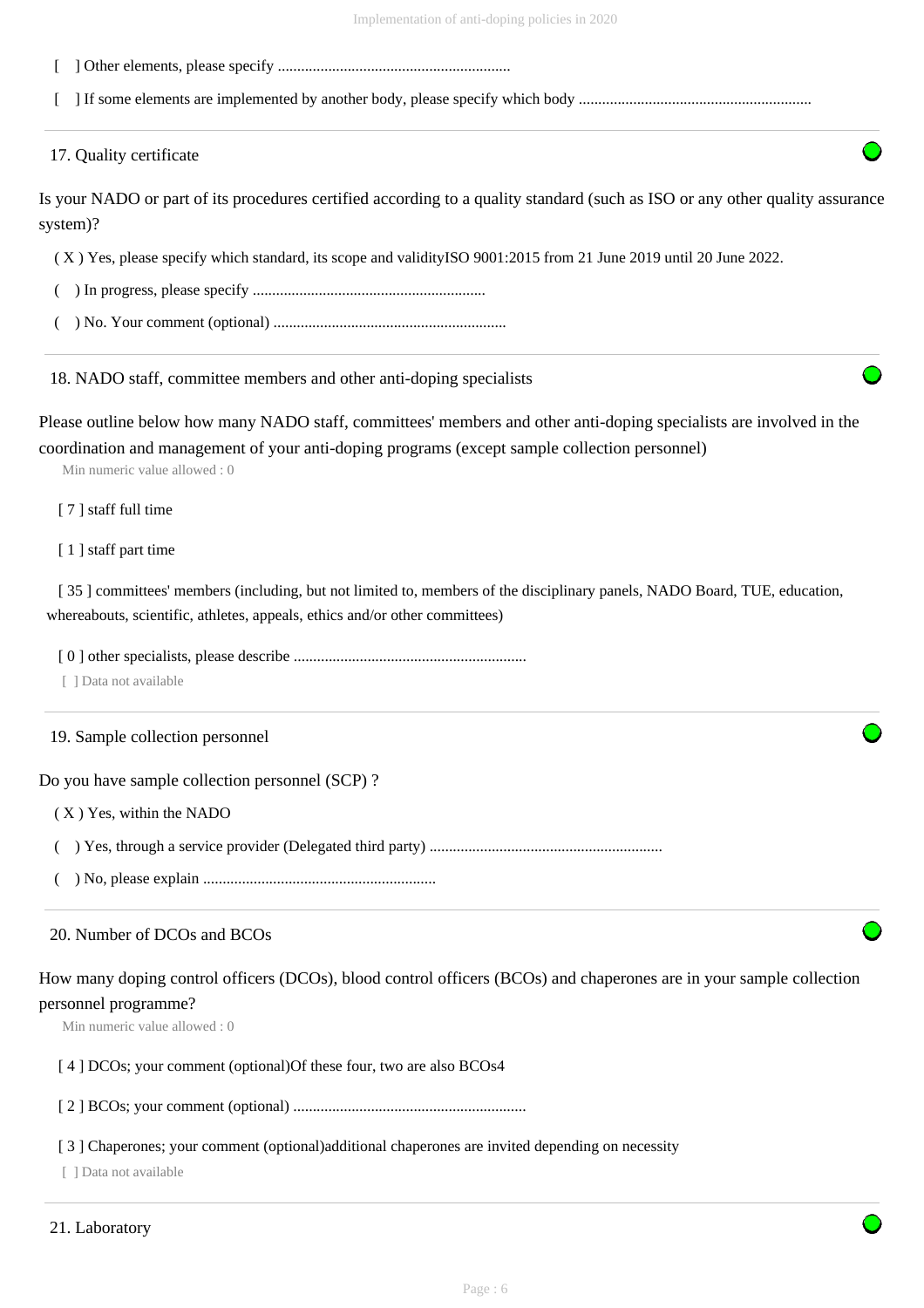Is there a doping control laboratory in your country?

- [ ] Yes, accredited or approved by WADA in accordance with the International Standard for Laboratories
- [ ] No, but a preparatory process is in progress to apply for accreditation or approval by WADA

[ X ] No

## 22. Use of WADA laboratories

Which WADA-accredited or approved laboratories are used for analysis of samples collected by your NADO as a Testing authority within your national testing program in the year 2020? Please list all that applies, including the laboratory in your own country (if you use it) and indicate the percentage of samples analysed in each laboratory. Enter "0", if you don't use this laboratory

|                            | % of NADO samples (estimate) |
|----------------------------|------------------------------|
| ANKARA, TURKEY             | $\boldsymbol{0}$             |
| ATHENS, GREECE             | $\boldsymbol{0}$             |
| <b>BANGKOK, THAILAND</b>   | $\boldsymbol{0}$             |
| <b>BARCELONA, SPAIN</b>    | $\boldsymbol{0}$             |
| BEIJING, CHINA             | $\boldsymbol{0}$             |
| BLOEMFONTEIN, SOUTH AFRICA | $\boldsymbol{0}$             |
| <b>BUCHAREST, ROMANIA</b>  | $\boldsymbol{0}$             |
| COLOGNE, GERMANY           | $\boldsymbol{0}$             |
| DOHA, QATAR                | $\boldsymbol{0}$             |
| GHENT, BELGIUM             | $\boldsymbol{0}$             |
| HAVANA, CUBA               | $\boldsymbol{0}$             |
| HELSINKI, FINLAND          | $\boldsymbol{0}$             |
| KREISCHA, GERMANY          | 100                          |
| LAUSANNE, SWITZERLAND      | $\boldsymbol{0}$             |
| LONDON, UNITED KINGDOM     | $\boldsymbol{0}$             |
| LOS ANGELES, USA           | $\boldsymbol{0}$             |
| MADRID, SPAIN              | $\boldsymbol{0}$             |
| MONTREAL, CANADA           | $\boldsymbol{0}$             |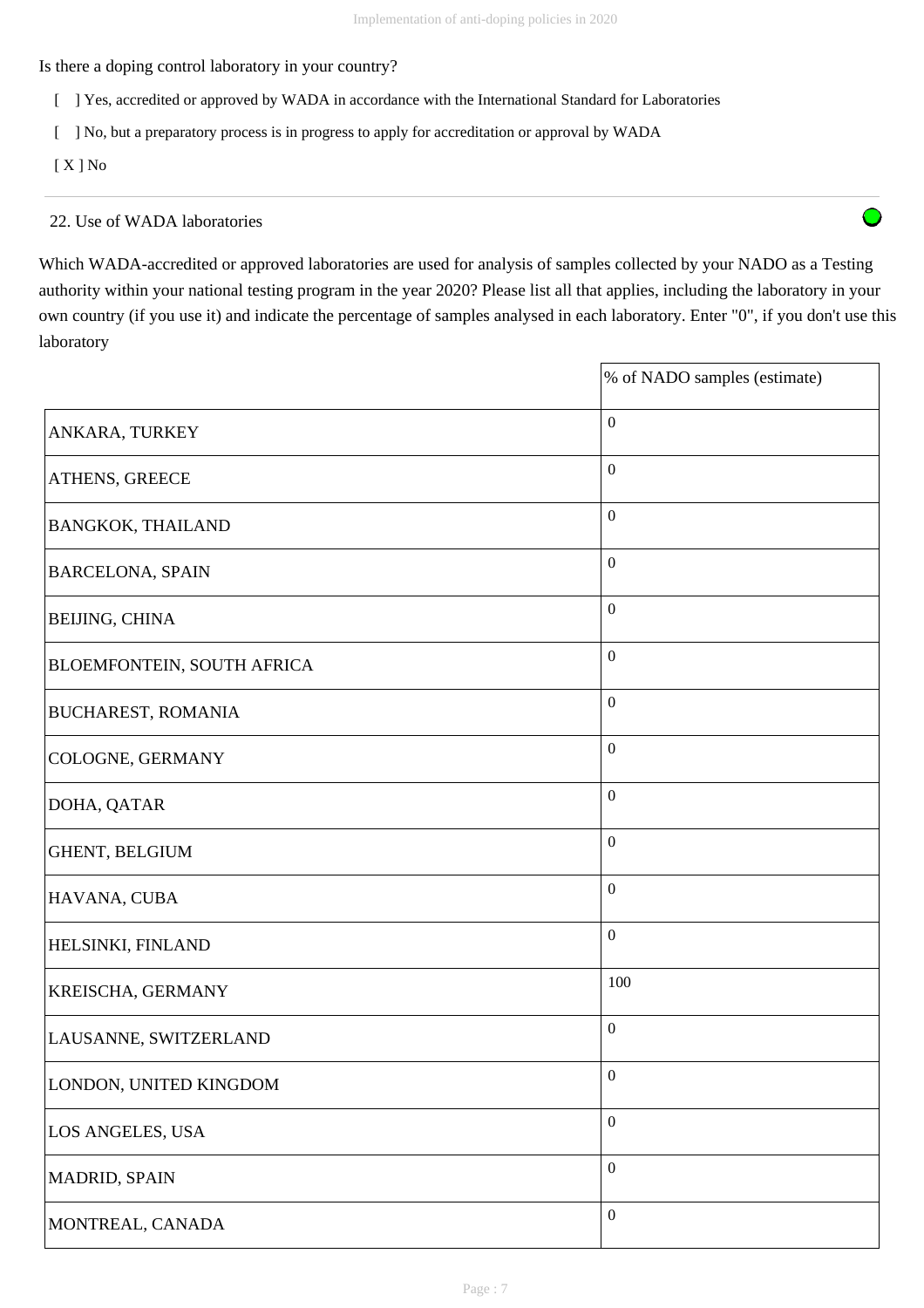| NEW DELHI, INDIA          | $\theta$         |
|---------------------------|------------------|
| <b>OSLO, NORWAY</b>       | $\boldsymbol{0}$ |
| PARIS, FRANCE             | $\theta$         |
| RIO DE JANEIRO, BRAZIL    | $\mathbf{0}$     |
| ROMA, ITALY               | $\mathbf{0}$     |
| SALT LAKE CITY, USA       | $\mathbf{0}$     |
| SEIBERSDORF, AUSTRIA      | $\mathbf{0}$     |
| <b>SEOUL, SOUTH KOREA</b> | $\mathbf{0}$     |
| STOCKHOLM, SWEDEN         | $\boldsymbol{0}$ |
| SYDNEY, AUSTRALIA         | $\boldsymbol{0}$ |
| TOKYO, JAPAN              | $\overline{0}$   |
| WARSAW, POLAND            | $\mathbf{0}$     |

[ ] Data not available

## 23. Testing statistics

How many samples were collected under your national testing program in the year 2020?

|                                                            | Urine | Blood (including ABP) |
|------------------------------------------------------------|-------|-----------------------|
| In-competition samples<br>Min numeric value allowed: 0     | 138   | $\overline{4}$        |
| Out-of-competition samples<br>Min numeric value allowed: 0 | 485   | 103                   |

[ ] Data not available

## 24. Testing abroad

Did you test athletes under your authority who reside or train abroad (directly or by subcontracting other ADOs or antidoping service providers)?

- ( X ) Yes; your comment (optional)we are using company IDTM, as well as signing collaboration agreements with other NADOs
- ( ) Not in 2020, but we have authorisation to do so; your comment (optional) ............................................................
- ( ) No, we do not have authorisation to do so; your comment (optional) ............................................................

25. Disciplinary system

Please describe the disciplinary process for the anti-doping rule violations and application of the T-DO Recommendation on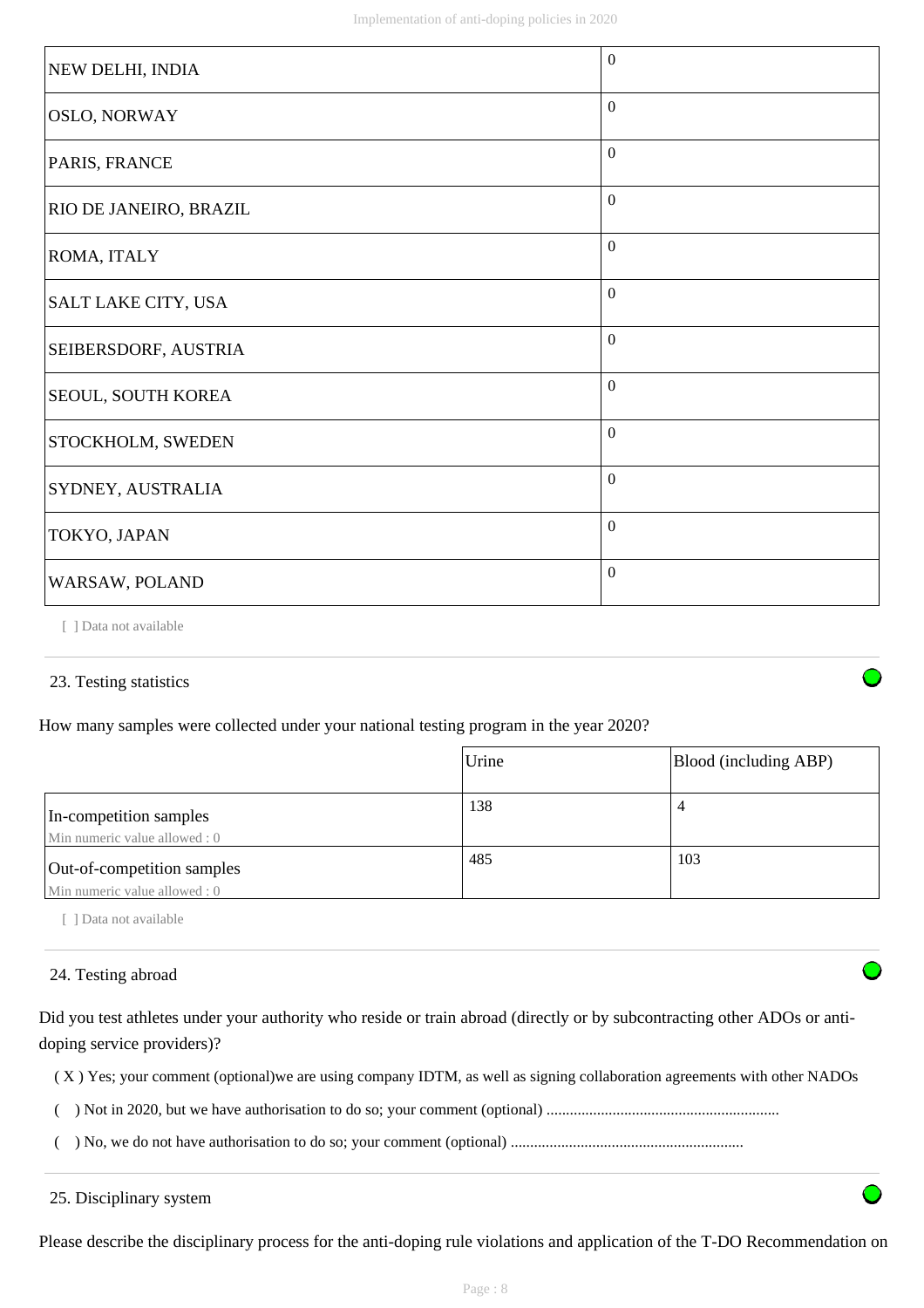## ensuring the independence of hearing panels (bodies) and promoting fair trial in anti-doping cases [T-DO/Rec(2017)01] http://rm.coe.int/recommendation-on-ensuring-the-independence-of-hearing-panels-bodies-a/1680735159

| Has your State established<br>centralised panel/body in<br>charge of all hearing<br>proceedings in anti-doping<br>matters (hearing panel)?                                                       | Yes. According to Sports law<br>article 11.5. paragraph 4 - The<br>Disciplinary Anti-Doping<br>Commission shall be<br>established by the Antidoping<br>Bureau of Latvia, including at<br>least five persons in its<br>composition (including a<br>lawyer, physician, sports<br>employee, and athlete) who are<br>able to examine cases in a fair,<br>objective, and independent<br>manner and who are nominated<br>by the Latvian Association of<br>Physicians, the association<br>Latvian Olympic Committee,<br>the association Sports<br>Federation Council of Latvia,<br>the specialised sports<br>organisation - the limited<br>liability company SIA Latvijas<br>Olimpisk vienba [Latvian<br>Olympic Team] - and the<br>Latvian Academy of Sport<br>Education. The Cabinet shall<br>determine the procedures by<br>which the Antidoping Bureau of<br>Latvia shall establish the<br>Disciplinary Anti-Doping<br>Commission, as well as the term<br>of office of members of the<br>Disciplinary Anti-Doping<br>Commission. | $\sim$                   |  |
|--------------------------------------------------------------------------------------------------------------------------------------------------------------------------------------------------|-------------------------------------------------------------------------------------------------------------------------------------------------------------------------------------------------------------------------------------------------------------------------------------------------------------------------------------------------------------------------------------------------------------------------------------------------------------------------------------------------------------------------------------------------------------------------------------------------------------------------------------------------------------------------------------------------------------------------------------------------------------------------------------------------------------------------------------------------------------------------------------------------------------------------------------------------------------------------------------------------------------------------------|--------------------------|--|
| Is the hearing panel<br>independent, and<br>operationally independent<br>from sport movement (i.a.<br>national federations.<br>National Olympic<br>Committee, National<br>Paralympic Committee)? | Yes. above mentioned<br>organizations only provide the<br>commission members but the<br>LAT-NADO makes the<br>decision of which will be<br>accepted as a member in<br>commission                                                                                                                                                                                                                                                                                                                                                                                                                                                                                                                                                                                                                                                                                                                                                                                                                                              |                          |  |
| Is the hearing panel<br>operationally independent<br>from the government?                                                                                                                        | Yes                                                                                                                                                                                                                                                                                                                                                                                                                                                                                                                                                                                                                                                                                                                                                                                                                                                                                                                                                                                                                           |                          |  |
| Is the hearing panel<br>operationally independent<br>from the NADO?                                                                                                                              | Yes. All functions including<br>administrative are done by the<br>commission. LAT-NADO is not<br>involved in any decision<br>making.                                                                                                                                                                                                                                                                                                                                                                                                                                                                                                                                                                                                                                                                                                                                                                                                                                                                                          |                          |  |
| Are you aware of T-<br>DO/Rec(2017)01?                                                                                                                                                           | Yes. There is no fee for hearing<br>processes in Latvia for athletes<br>or athlete support personel. The<br>mechanisms for legal aid is not<br>in place but LAT-NADO is<br>actively working in legal group<br>to see the possibilities to make<br>the legal aid mechanisms in<br>Latvia as soon as possible.                                                                                                                                                                                                                                                                                                                                                                                                                                                                                                                                                                                                                                                                                                                  |                          |  |
| Is the composition of the<br>hearing panel in line with the<br>requirements outlined in T-<br>DO/Rec(2017)01?                                                                                    | Yes                                                                                                                                                                                                                                                                                                                                                                                                                                                                                                                                                                                                                                                                                                                                                                                                                                                                                                                                                                                                                           |                          |  |
| Are the rights of access to<br>justice ensured in accordance<br>with $T\text{-DO/Rec}(2017)01?$                                                                                                  | Yes                                                                                                                                                                                                                                                                                                                                                                                                                                                                                                                                                                                                                                                                                                                                                                                                                                                                                                                                                                                                                           | $\overline{\phantom{0}}$ |  |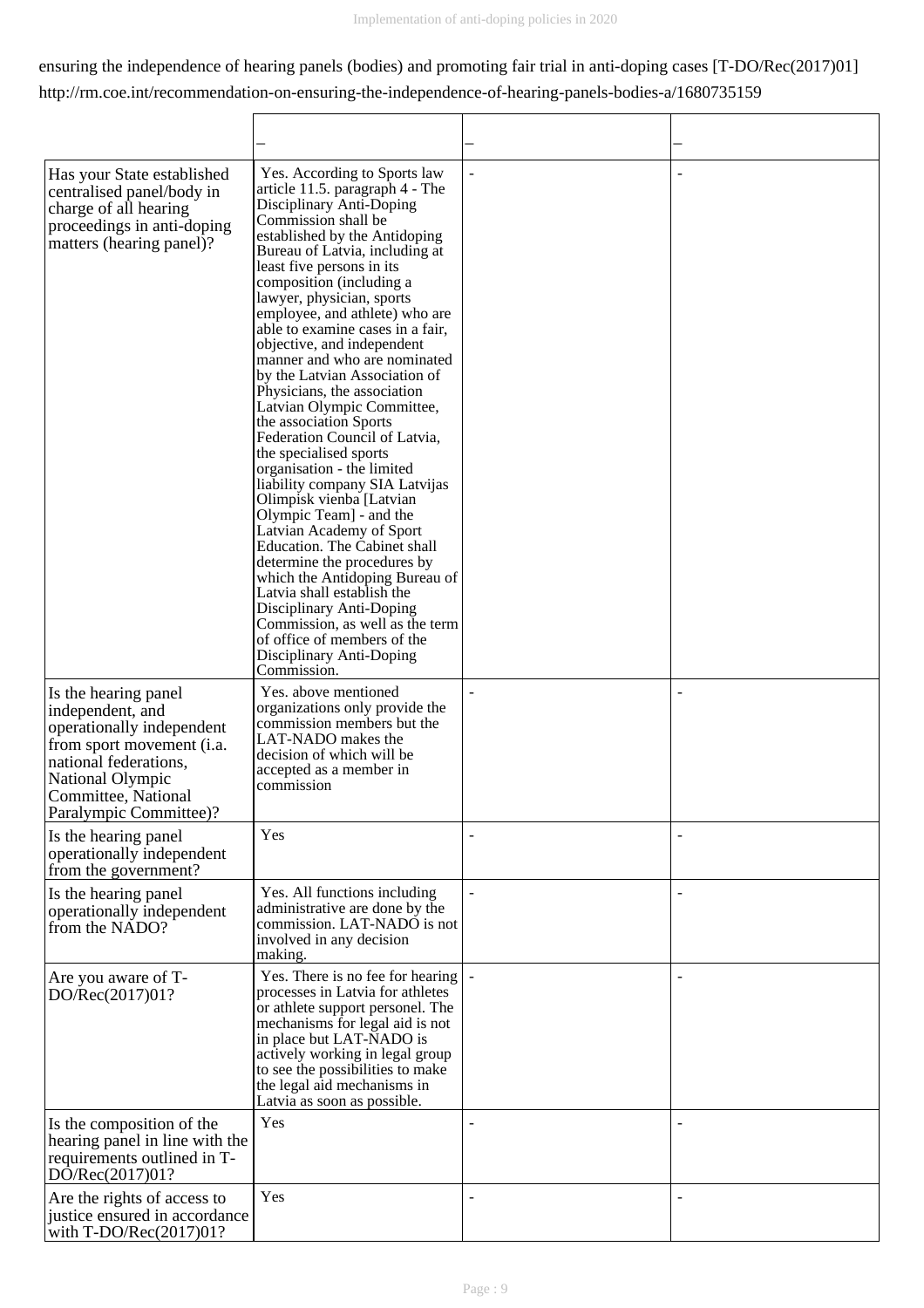| Other comments     | $\overline{\phantom{a}}$ | $\overline{\phantom{0}}$ | No |
|--------------------|--------------------------|--------------------------|----|
| Data not available |                          |                          |    |

## 26. Appeals system

Please describe the process for handling anti-roping rule violations appeals

 Describe, upload documents or add the link to the relevant content Sports Law Article 11.5 - https://likumi.lv/ta/en/en/id/68294 sports-law

Cabinet regulation No.448 National Anti-doping regulation section 6 - https://likumi.lv/ta/en/en/id/309598-national-anti-dopingregulations

The amendments in laws and regulation are in progress to be in line with the Code 2021

#### [ ] Data not available

## Attachments

- Sports Law : http://https://likumi.lv/ta/en/en/id/68294-sports-law
- Cabinet regulation No.448 National Anti-doping regulation : http://https://likumi.lv/ta/en/en/id/309598-national-anti-dopingregulations

## 27. Anti-doping rule violations (ADRV)

How many anti-doping rule violations cases were initiated in 2020 and how many of these initiated cases resulted in the imposition of a sanction?

|                                                                               | Initiated cases | Cases that resulted in a Cases that resulted in<br>sanction | no sanction |
|-------------------------------------------------------------------------------|-----------------|-------------------------------------------------------------|-------------|
| Presence of a prohibited substance or its                                     | 3               | 3                                                           | $\Omega$    |
| metabolites or markers in an athlete's sample<br>Min numeric value allowed: 0 |                 |                                                             |             |
| Use or attempted use by an athlete of a                                       |                 | 1                                                           | $\Omega$    |
| prohibited substance or a prohibited method<br>Min numeric value allowed: 0   |                 |                                                             |             |
| Evading, refusing or failing to submit to                                     | $\theta$        | $\Omega$                                                    | $\Omega$    |
| sample collection                                                             |                 |                                                             |             |
| Min numeric value allowed: 0                                                  |                 |                                                             |             |
| Whereabouts failures                                                          | $\Omega$        | $\Omega$                                                    | $\Omega$    |
| Min numeric value allowed: 0                                                  |                 |                                                             |             |
| Tampering or attempted tampering with any                                     | $\Omega$        | $\Omega$                                                    | $\Omega$    |
| part of doping control                                                        |                 |                                                             |             |
| Min numeric value allowed: 0                                                  |                 |                                                             |             |
| Possession of prohibited substances and                                       | $\Omega$        | $\Omega$                                                    | $\Omega$    |
| prohibited methods                                                            |                 |                                                             |             |
| Min numeric value allowed: 0                                                  |                 |                                                             |             |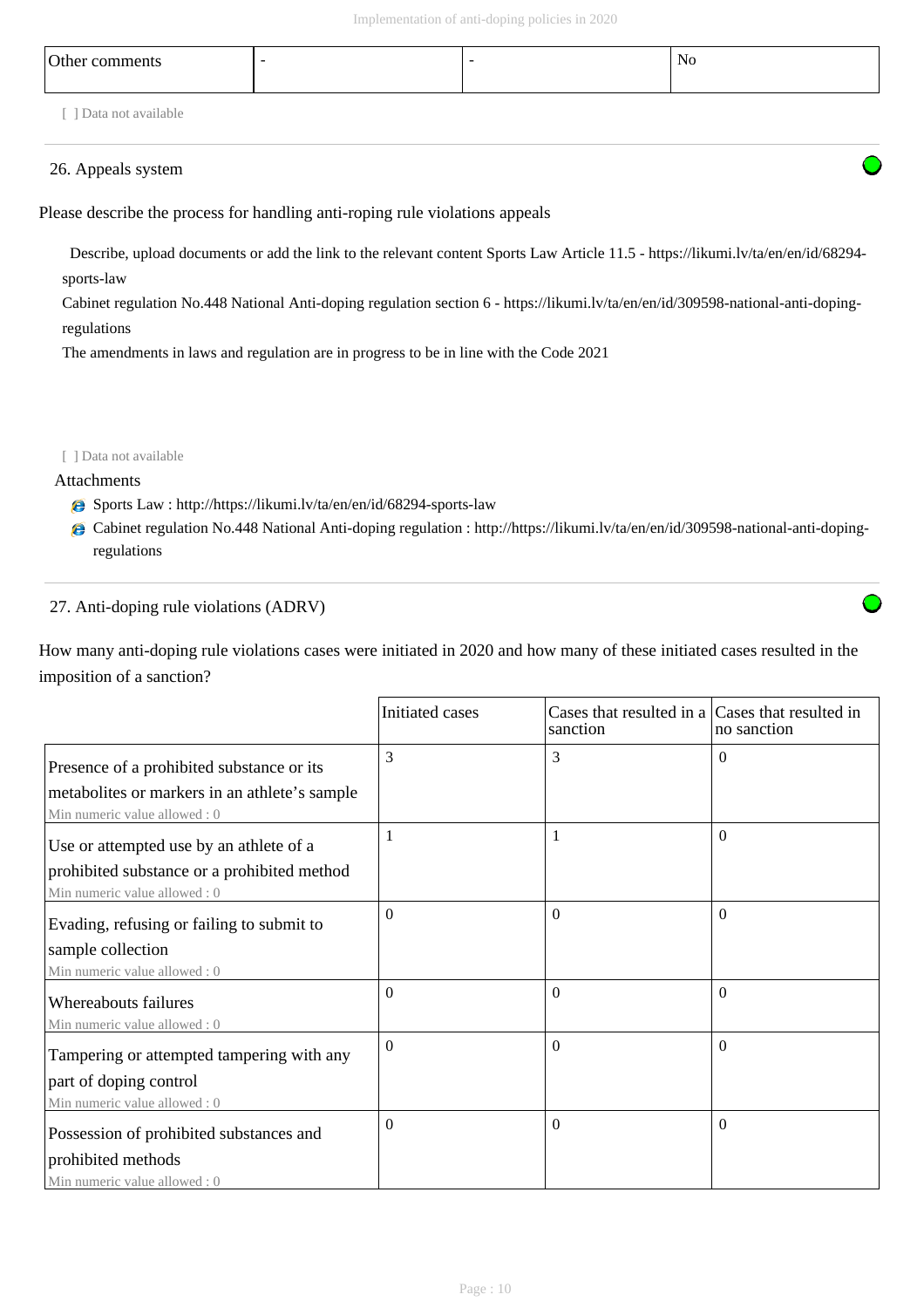| Trafficking or attempted trafficking in any   | $\Omega$ | $\theta$ | $\theta$ |
|-----------------------------------------------|----------|----------|----------|
| prohibited substance or prohibited method     |          |          |          |
| Min numeric value allowed: 0                  |          |          |          |
| Administration or attempted administration to | $\Omega$ | $\Omega$ | $\theta$ |
| any athlete of any prohibited method or       |          |          |          |
| prohibited substance                          |          |          |          |
| Min numeric value allowed : 0                 |          |          |          |
| Complicity                                    | $\Omega$ | $\theta$ | $\left($ |
| Min numeric value allowed: 0                  |          |          |          |
| Prohibited association                        | $\Omega$ | $\Omega$ | $\theta$ |
| Min numeric value allowed: 0                  |          |          |          |

[ ] Data not available

Attachments

question27.txt

## 28. Whereabouts failures

How many of the following whereabouts failures have you registered in 2020?

[ 30 ] One missed test or filing failure

## [ 1 ] Any combination of two missed tests and/or filing failures

[ ] Data not available

#### 29. Co-operation with law enforcement agencies

What measures have been taken to ensure co-operation between NADO and law enforcement agencies in limiting illegal availability of doping substances?

- [ ] Law, please specify ............................................................
- [ ] Agreement, please specify ............................................................

[ X ] Ad hoc activities, please specify Consultation with State Police about conducting investigations

- [ ] Other, please specify ............................................................
- [ ] None; your comment (optional) ............................................................

30. Sanctions for doping trafficking

Are there specific penalties or sanctions for illegal circulation of doping substances, in addition to those regulating the movement of medicines and narcotics?

- [ ] Criminal penalties, please specify ............................................................
- [ ] Financial penalties, please specify ............................................................
- [ ] Administrative or civil sanctions, please specify ............................................................
- [ ] Professional disciplinary actions, please specify ............................................................

 [ X ] None of above, please explain There are sanctions in the "Law on the Legal Trade of Narcotic and Psychotropic Substances and Medicinal Products, and also Precursors" and Criminal Law for illegal circulation of narcotics and medicines

[ ] Not available; your comment (optional) ............................................................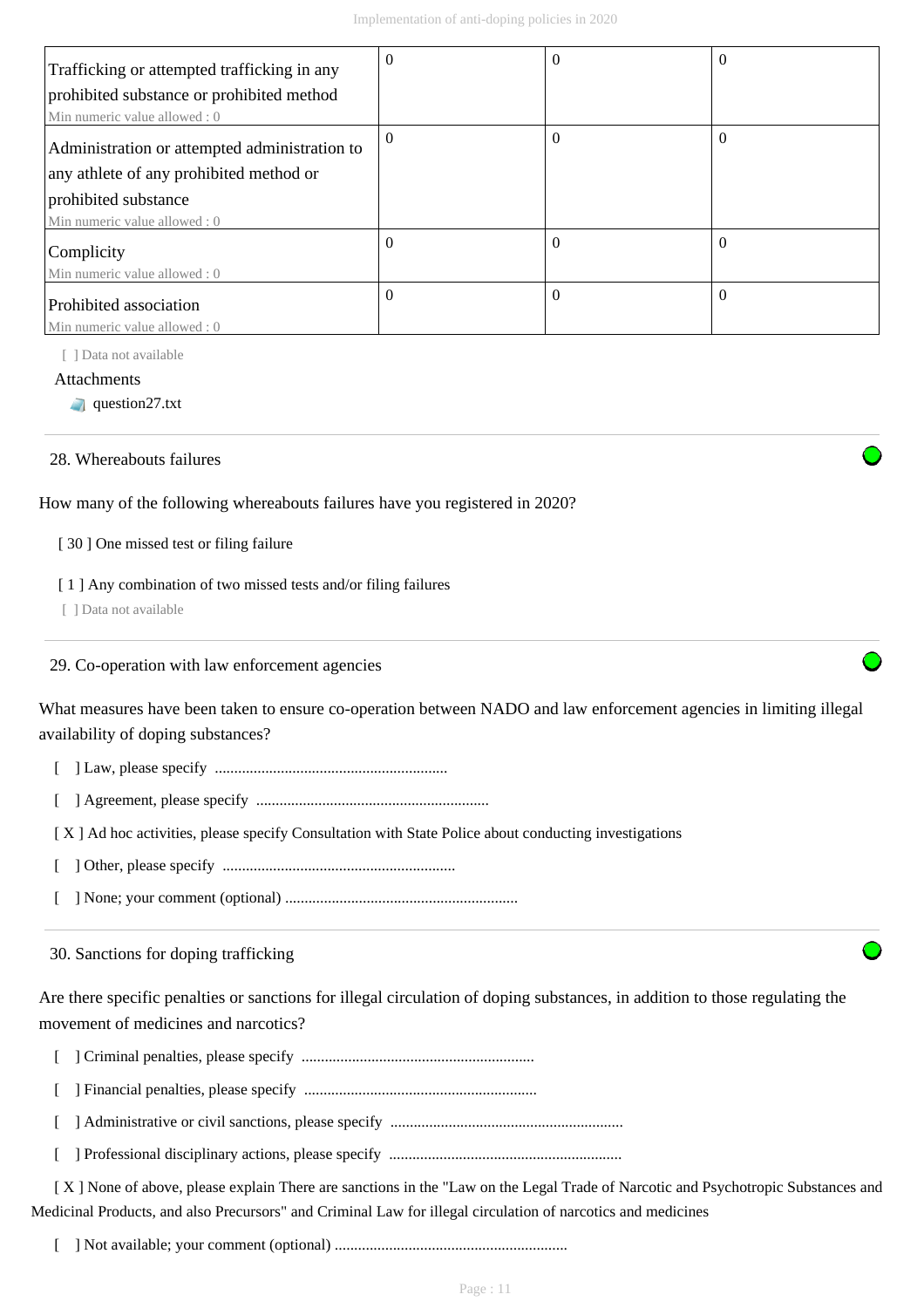#### 31. Statistics on doping trafficking

Do law enforcement agencies share data on the seizure of doping substances with the NADO?

( ) Yes, please specify how many seizures have been reported in 2020 ............................................................

( X ) No. Your comment (optional)We have not received information about seizure of doping substances in 2020

( ) Other, please specify ............................................................

#### 32. Whistleblowers

Is your NADO implementing a whistleblower policy/programme?

 ( X ) Yes; any commentWe have an option to report information about doping on our website and we are considering implementing GotEthics system

( ) No, but a preparatory process is in progress to develop a whistleblower policy/programme; any comment

............................................................

( ) No; any comment ............................................................

33. Legal background for Whistleblower policy

If your NADO implements a Whistleblower policy/programme, please describe the legal framework for this programme

[ X ] National legislation

[ X ] NADO Rules

[ ] Direct application of WADA Whistleblowing programme/policy and procedure for reporting misconduct

[ ] Direct application of the rules of one or more international sports organisations, if yes, please list them

............................................................

 [ X ] Other. Please describeLatvian Whistleblowing law's purpose is to promote whistleblowing on violations in public interests. Framework for whistleblowing in anti-doping also includes Code regulation

[ ] Not applicable

Attachments

Whistleblowing law : http://https://likumi.lv/ta/en/en/id/302465-whistleblowing-law

34. Organisation of anti-doping education

Which organisations are involved in implementing anti-doping education programs?

[ X ] National anti-doping organisation

[ ] Ministry responsible for sport

[ ] Ministry responsible for education

[ ] Ministry responsible for health

[ ] Other governmental body ............................................................

[ X ] National sport federations

[ ] Regional/municipal sport organisations

[ X ] Universities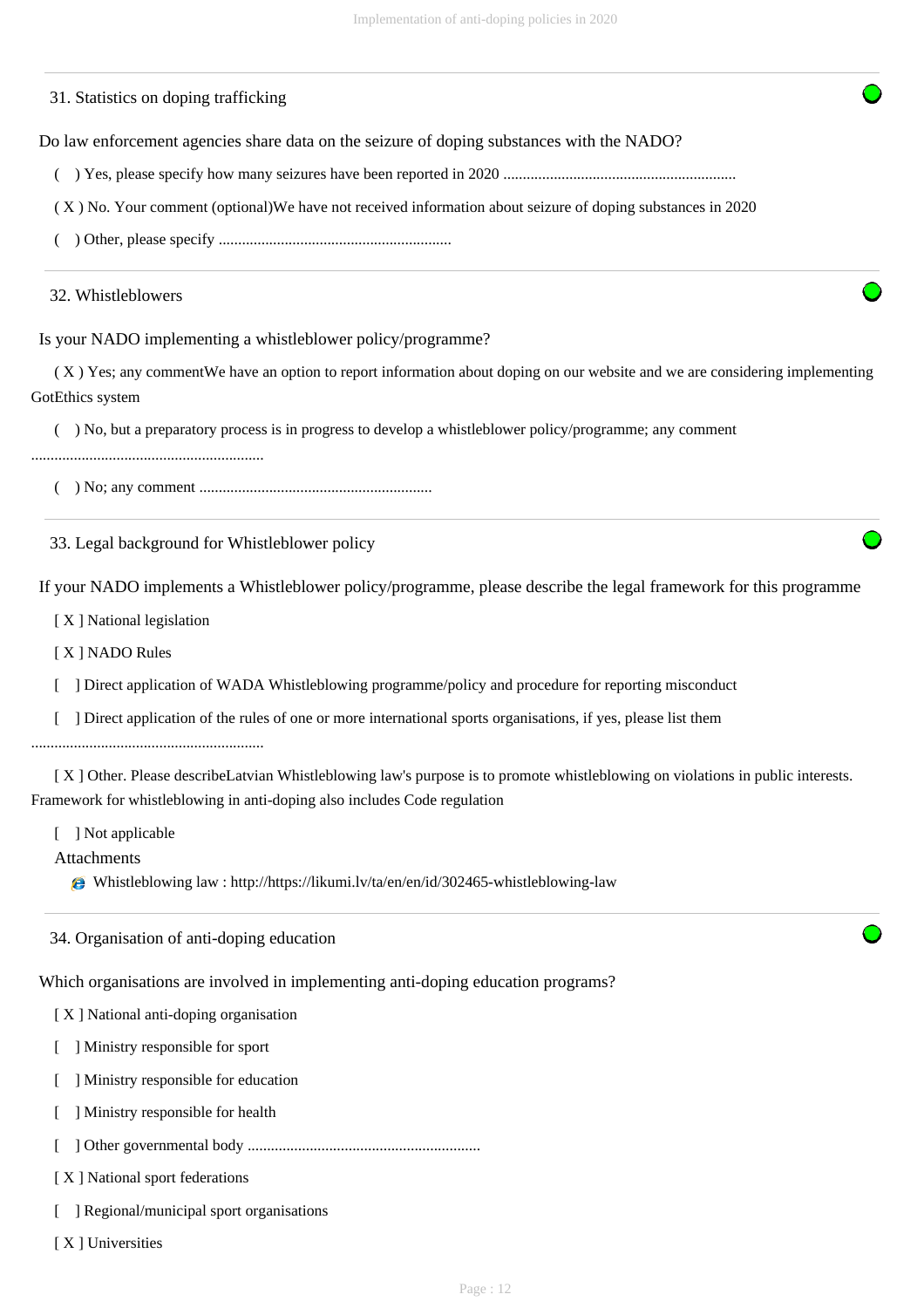## [ ] Schools

[ X ] Sport clubs

## [ X ] Other bodiesNational Olympic team

## 35. Anti-doping education themes

What types of anti-doping message are provided for different target groups?

|                                           | elite<br>athletes | young<br>athletes | recreatio<br>nal<br>athletes      | sports<br>officials | coaches | medical<br>personne pupils        | school                            | media                             | general<br>public                 | other                             |
|-------------------------------------------|-------------------|-------------------|-----------------------------------|---------------------|---------|-----------------------------------|-----------------------------------|-----------------------------------|-----------------------------------|-----------------------------------|
| National and                              | [X]               | [X]               | $\begin{bmatrix} 1 \end{bmatrix}$ | [X]                 | [X]     | [X]                               | $\begin{bmatrix} 1 \end{bmatrix}$ | [X]                               | [X]                               | $[\ ]$                            |
| International anti-                       |                   |                   |                                   |                     |         |                                   |                                   |                                   |                                   |                                   |
| doping rules                              |                   |                   |                                   |                     |         |                                   |                                   |                                   |                                   |                                   |
| Harm of doping to                         | [X]               | [X]               | $\begin{bmatrix} 1 \end{bmatrix}$ | [X]                 | [X]     | $\begin{bmatrix} 1 \end{bmatrix}$ | $\begin{bmatrix} 1 \end{bmatrix}$ | [X]                               | $\begin{bmatrix} 1 \end{bmatrix}$ | $\begin{bmatrix} 1 \end{bmatrix}$ |
| the spirit of sport                       |                   |                   |                                   |                     |         |                                   |                                   |                                   |                                   |                                   |
| Athletes and                              | [X]               | [X]               | $\begin{bmatrix} 1 \end{bmatrix}$ | [X]                 | [X]     | [X]                               | $\begin{bmatrix} 1 \end{bmatrix}$ | [X]                               | [X]                               | $\begin{bmatrix} 1 \end{bmatrix}$ |
| athlete support                           |                   |                   |                                   |                     |         |                                   |                                   |                                   |                                   |                                   |
| personnel's rights                        |                   |                   |                                   |                     |         |                                   |                                   |                                   |                                   |                                   |
| and responsibilities                      |                   |                   |                                   |                     |         |                                   |                                   |                                   |                                   |                                   |
| Consequences of                           | [X]               | [X]               | $\begin{bmatrix} 1 \end{bmatrix}$ | [X]                 | [X]     | [X]                               | $\begin{bmatrix} 1 \end{bmatrix}$ | $\begin{bmatrix} 1 \end{bmatrix}$ | [X]                               | $\begin{bmatrix} 1 \end{bmatrix}$ |
| doping, including                         |                   |                   |                                   |                     |         |                                   |                                   |                                   |                                   |                                   |
| sanctions, health                         |                   |                   |                                   |                     |         |                                   |                                   |                                   |                                   |                                   |
| and social                                |                   |                   |                                   |                     |         |                                   |                                   |                                   |                                   |                                   |
| consequences                              |                   |                   |                                   |                     |         |                                   |                                   |                                   |                                   |                                   |
| Substances and                            | [X]               | [X]               | $\begin{bmatrix} 1 \end{bmatrix}$ | [X]                 | [X]     | [X]                               | $\begin{bmatrix} 1 \end{bmatrix}$ | [X]                               | [X]                               | $\begin{bmatrix} 1 \end{bmatrix}$ |
| methods on the                            |                   |                   |                                   |                     |         |                                   |                                   |                                   |                                   |                                   |
| Prohibited List                           |                   |                   |                                   |                     |         |                                   |                                   |                                   |                                   |                                   |
| Doping control<br>procedures              | [X]               | [X]               | $\begin{bmatrix} 1 \end{bmatrix}$ | [X]                 | [X]     | [X]                               | $\begin{bmatrix} 1 \end{bmatrix}$ | [X]                               | [X]                               | $\begin{bmatrix} 1 \end{bmatrix}$ |
| Therapeutic use                           | [X]               | [X]               | $\begin{bmatrix} 1 \end{bmatrix}$ | [X]                 | [X]     | [X]                               | $\begin{bmatrix} 1 \end{bmatrix}$ | [X]                               | $\begin{bmatrix} 1 \end{bmatrix}$ | $\begin{bmatrix} 1 \end{bmatrix}$ |
| exemptions<br>(TUEs)                      |                   |                   |                                   |                     |         |                                   |                                   |                                   |                                   |                                   |
| Applicable<br>whereabouts<br>requirements | [X]               | [X]               | $\begin{bmatrix} 1 \end{bmatrix}$ | [X]                 | [X]     | $\begin{bmatrix} 1 \end{bmatrix}$ | $\begin{bmatrix} 1 \end{bmatrix}$ | $[\ ]$                            | $\begin{bmatrix} 1 \end{bmatrix}$ | $\begin{bmatrix} 1 \end{bmatrix}$ |

## 36. Nutritional supplements

What measures have been taken to address the problems related to nutritional supplements in sport?

- [ ] Restrict availability
- [ ] Control of production
- [ ] Provide quality assurance
- [ ] Comprehensive labelling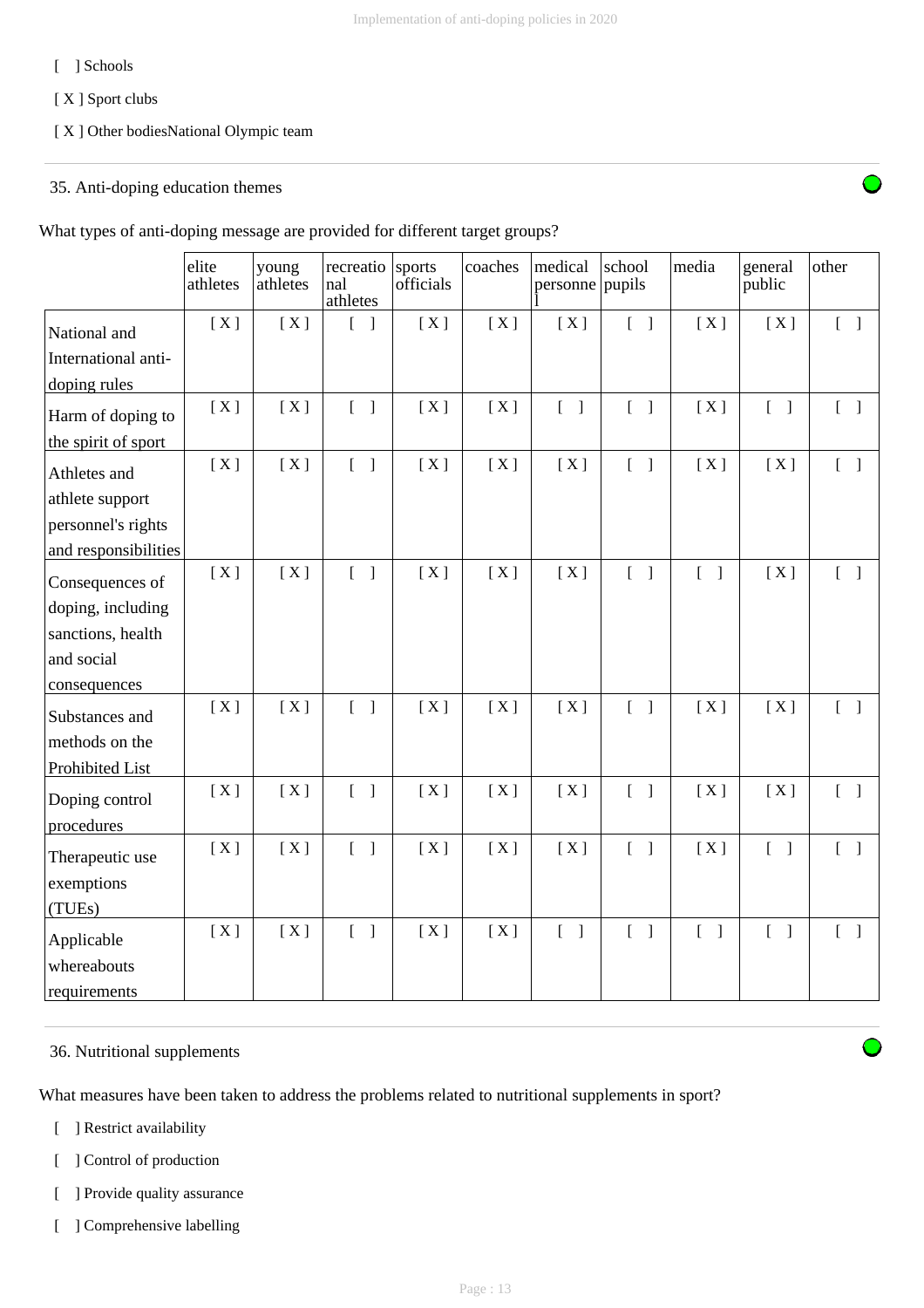- [ X ] Limit advertising and promotion
- [ X ] Educational and informational measures
- [ ] Other, please specify: ............................................................
- 37. Anti-doping research

Has any anti-doping research been undertaken or supported?

- ( ) Yes; your comment (optional) ............................................................
- ( ) Yes, to a limited extent; your comment (optional) ............................................................

( X ) No; your comment (optional)Since 2020 we have not conducted new studies in the field of anti-doping

38. Areas of anti-doping research

What are the areas of anti-doping research?

- [ ] Doping prevention
- [ ] Detection methods
- [ ] Behavioural and social aspects of doping
- [ ] Health consequences of doping
- [ ] Physiological and psychological training programmes
- [ ] Emerging substances or methods
- [ ] Alternative testing methods
- [ X ] None
- [ ] Other; your comment (optional) ............................................................

## 39. Publication of anti-doping research

How many articles with the results of this research have been published in peer-reviewed scientific journals? Please upload a summary or share links to resources, if available

[ ] in 2020; your comment (optional) ............................................................

[ X ] Data not available

## 40. International agreements

Has your country signed any agreements with other Anti-Doping Organisations (ADOs) or agreements on anti-doping with any other organisation or State concerning the following:

|                                    | Yes or No; if applicable please explain<br>or upload the document (below)                                                                |
|------------------------------------|------------------------------------------------------------------------------------------------------------------------------------------|
| $\vert$ (a) Sharing of information | Yes, contract for sharing information with<br>Latvian Olympic committee, Latvian<br>Olympic team, Latvian Sports federation<br>  council |
| $(6)$ Law enforcement co-operation | No                                                                                                                                       |